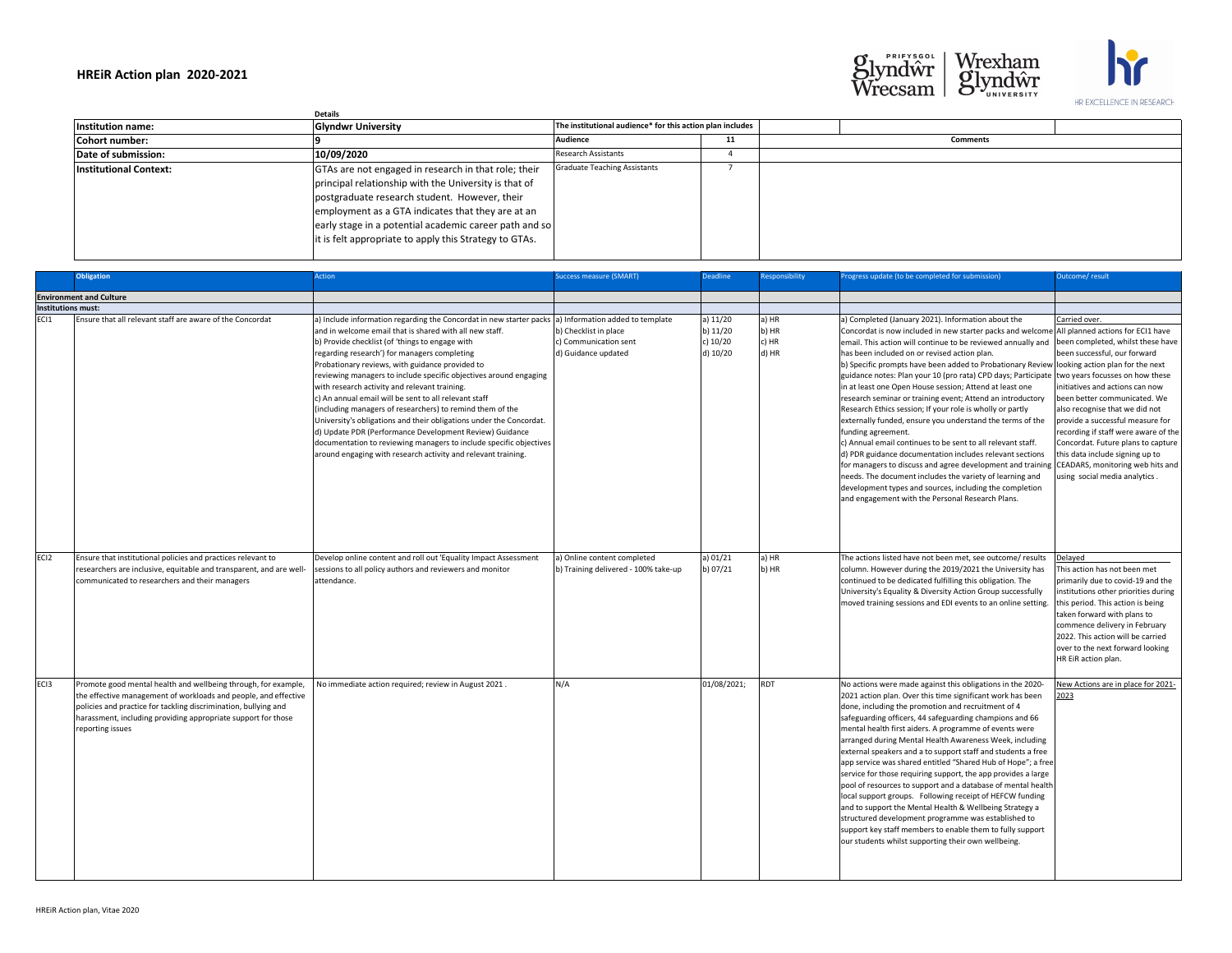|                  |                                                                                                                                                 |                                                                                                                                                                                                                                                                                                                     |                                                                                                                        |                                    |                                                              |                                                                                                                                                                                                                                                                                                                                                                                                                                                                                                                                                                                                                                                                                                                                                                                                                                                                                                                                                                                                                                                                                                                                                                                                                                                                                                                                                                                                                                                                                                                                                                                                     | HR LAULLLLINUL IIN REJEARUI                                                                                                                                                                                                                                                                                                                                                                                                                              |
|------------------|-------------------------------------------------------------------------------------------------------------------------------------------------|---------------------------------------------------------------------------------------------------------------------------------------------------------------------------------------------------------------------------------------------------------------------------------------------------------------------|------------------------------------------------------------------------------------------------------------------------|------------------------------------|--------------------------------------------------------------|-----------------------------------------------------------------------------------------------------------------------------------------------------------------------------------------------------------------------------------------------------------------------------------------------------------------------------------------------------------------------------------------------------------------------------------------------------------------------------------------------------------------------------------------------------------------------------------------------------------------------------------------------------------------------------------------------------------------------------------------------------------------------------------------------------------------------------------------------------------------------------------------------------------------------------------------------------------------------------------------------------------------------------------------------------------------------------------------------------------------------------------------------------------------------------------------------------------------------------------------------------------------------------------------------------------------------------------------------------------------------------------------------------------------------------------------------------------------------------------------------------------------------------------------------------------------------------------------------------|----------------------------------------------------------------------------------------------------------------------------------------------------------------------------------------------------------------------------------------------------------------------------------------------------------------------------------------------------------------------------------------------------------------------------------------------------------|
| ECI4             | Ensure that managers of researchers are effectively trained in<br>relation to equality, diversity and including, wellbeing and mental<br>health | See ECI2                                                                                                                                                                                                                                                                                                            | See ECI2                                                                                                               | See ECI2                           | See ECI2                                                     | The actions listed in ECI2 have not been met, see outcome/<br>results column. However during the 2019/2021 the<br>University has continued to be dedicated fulfilling this<br>obligation. The University's Equality & Diversity Action Group institutions other priorities during<br>successfully moved training sessions and EDI events to an<br>online setting. Since 2019 287 University staff members have taken forward with plans to<br>attended training in Equality, inclusion and diversity,<br>furthermore the 2020 staff engagement survey showed that 2022. This action will be carried<br>93% of staff reported that they are familiar with the Equality lover to the next forward looking<br> & Diversity Policy. New action in our forwarded looking plan  HR EiR action plan.<br>includes specific training and recourses for line managers of<br>researchers.                                                                                                                                                                                                                                                                                                                                                                                                                                                                                                                                                                                                                                                                                                                      | Delayed<br>This action has not been met<br>primarily due to covid-19 and the<br>this period. This action is being<br>commence delivery in February                                                                                                                                                                                                                                                                                                       |
| EC <sub>I5</sub> | accordance with, the highest standards of research integrity                                                                                    | Ensure that researchers and their managers are aware of, and act in a) Encourage Concordat beneficiaries and their managers to attend<br>Integrity and Ethics training.<br>b) Develop and publish online training resources for Integrity and<br>Ethics.<br>c) Monitor cases of malpractice via Research Committee. | a) 100% attendance<br>b) Online training resources published<br>c) Reported in Annual Report on<br>Research Integrity. | a) 07/21<br>b) 04/21<br>c) $12/20$ | a) Head of Research<br>Services [HoRS]<br>b) HoRS<br>c) HoRS | a) Research ethics training was virtually delivered via MS<br>Teams in 2020-21. 15 attended the sessions which was<br>made up of staff, PGR students, RAs and GTAs. The session<br>was reordered and made available to all staff and students<br>via our virtual learning environment. Within the academic<br>year a further 86 individuals viewed the training video-20<br>staff and 66 students. The live virtual session will be run<br>again for 2021-22, however further actions have been added aware and act in accordance with<br>to the new HREIR action plan to increase engagement with<br>research ethics and integrity training.<br>b) With the effects of coivd-19 a lot of research was moved<br>to online methodologies. To support this a guidance<br>document 'online and telephone data collection methods'<br>was produced, reports show that this was accessed 81 times<br>by staff and students. Furthermore a new guidance<br>document for applying for ethical approval was produced a<br>distributed. National guidance and links to external<br>resources were also uploaded to be available to staff and<br>students. Statistics show that during 2020-21 our research<br>ethics resources page received 6137 visits, this is a decrease<br>of 31% from the previous year. The new action plan<br>proposes to continue to build a resource bank, especially in<br>research integrity- however due to this decrease of<br>interaction, finding new platforms and communication<br>strategies to ensure staff and students engage in these<br>recourses will be developed. | Completed<br>The specific actions outlined have<br>been completed, however new<br>actions and success measures have<br>been implemented in our<br>forwarded looking plan to ensure<br>researchers and managers are<br>the highest standards of research<br>integrity. Furthermore robust plans<br>are in place to capture Glyndwr's<br>researchers understanding of<br>research ethics, integrity and the<br>concordat to support research<br>integrity. |
|                  |                                                                                                                                                 |                                                                                                                                                                                                                                                                                                                     |                                                                                                                        |                                    |                                                              | c) Monitoring of research misconduct continues to be a<br>standing item on the Research Committee Agenda. The<br>Research Committee have approved to also include 'the<br>promotion of research integrity' as a standing agenda item to<br>further embed a culture of best practice and integrity across<br>the institution. The annual report on Research Integrity<br>continues to be produced and approved by the University's<br>Board of Governance. 0 cases of Research Misconduct in<br>2020-21                                                                                                                                                                                                                                                                                                                                                                                                                                                                                                                                                                                                                                                                                                                                                                                                                                                                                                                                                                                                                                                                                              |                                                                                                                                                                                                                                                                                                                                                                                                                                                          |





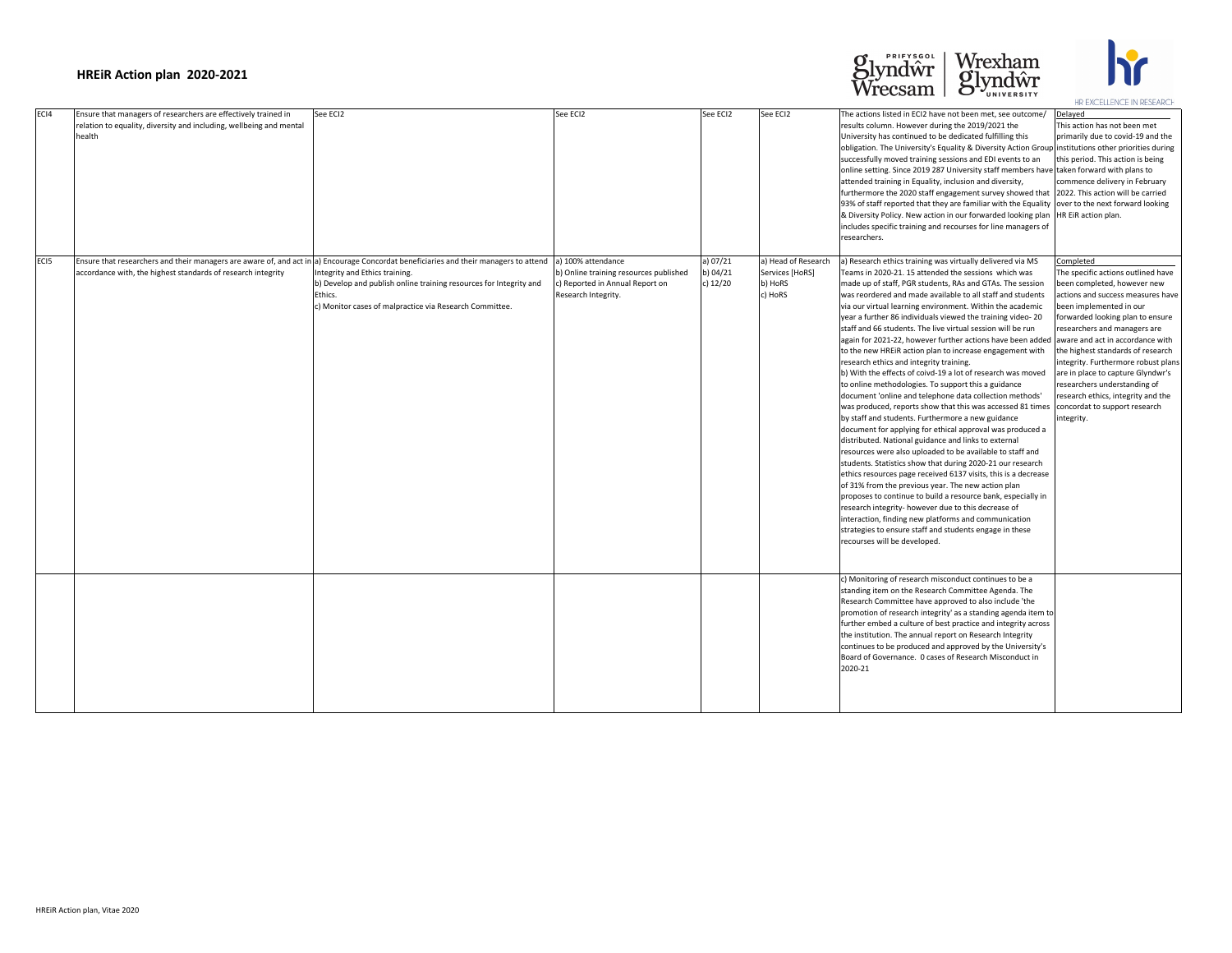| EC <sub>16</sub>     | Regularly review and report on the quality of the research<br>environment and culture, including seeking feedback from<br>researchers, and use the outcomes to improve institutional<br>practices                                                                                 | a) Explore with Concordat beneficiaries and all academic staff,<br>'What does a good research environment look like', using Personal<br>Research Plan feedback as an initial guide. Add additional questions (b) 100% coverage<br>to research survey in 2020/21 to ensure that this information is<br>captured. Put this information together with that gathered from<br>PRPs. Ensure that actions flowing from this are followed up<br>appropriately.<br>b) Ensure that Research Strand Leads are in place for all disciplines<br>c) Develop plan to improve response rate to staff and student<br>surveys | a) Study undertaken; action plan<br>developed<br>c) Action plan developed | a) 05/21<br>b) 07/21<br>c) $11/20$ | a)Researcher<br><b>Development Tutor</b><br>(RDT)<br>Research [ADRs]<br>c) RDT | a) A survey was created and distributed to the four RAs,<br>however only two replied. They were asked how the<br>university could improve the research environment and to<br>b) Associate Deans for share their own ideas. A similar survey was distributed to<br>PGR students. 91% agree that the University provides a<br>supportive research environment for them and 83% agree<br>that the University values their research. While 86% agree<br>that, they have the opportunity to discuss their research with med<br>New questions have been added to the<br>others.<br>personal research plans to ensure the Research Office can<br>capture and monitor development needs, support requested   rese<br>and potential barriers. Examples have been provided of an<br>early stage, mid stage and experienced researcher. The new<br>action plan highlights to increase the number of personal<br>research plans being completed and sent to the Research<br>Office along with an analysis's workplan.<br>b) The University has moved away from Research Strand<br>leads and instead are developing Research Centres across<br>the two faculties.<br>c) This year, for the first time, incentives were provided for<br>all participants taking part in the PGR Survey. A voucher for<br>the Lazy Lion and entry into a prize draw for Amazon<br>vouchers. The response is only marginally up on last year<br>$(+4).$ | Con<br>The<br>com<br>fror<br>and<br>focu<br>202<br>sate<br>capt    |
|----------------------|-----------------------------------------------------------------------------------------------------------------------------------------------------------------------------------------------------------------------------------------------------------------------------------|-------------------------------------------------------------------------------------------------------------------------------------------------------------------------------------------------------------------------------------------------------------------------------------------------------------------------------------------------------------------------------------------------------------------------------------------------------------------------------------------------------------------------------------------------------------------------------------------------------------|---------------------------------------------------------------------------|------------------------------------|--------------------------------------------------------------------------------|-------------------------------------------------------------------------------------------------------------------------------------------------------------------------------------------------------------------------------------------------------------------------------------------------------------------------------------------------------------------------------------------------------------------------------------------------------------------------------------------------------------------------------------------------------------------------------------------------------------------------------------------------------------------------------------------------------------------------------------------------------------------------------------------------------------------------------------------------------------------------------------------------------------------------------------------------------------------------------------------------------------------------------------------------------------------------------------------------------------------------------------------------------------------------------------------------------------------------------------------------------------------------------------------------------------------------------------------------------------------------------------------------------------------------|--------------------------------------------------------------------|
| <b>Funders must:</b> |                                                                                                                                                                                                                                                                                   |                                                                                                                                                                                                                                                                                                                                                                                                                                                                                                                                                                                                             |                                                                           |                                    |                                                                                |                                                                                                                                                                                                                                                                                                                                                                                                                                                                                                                                                                                                                                                                                                                                                                                                                                                                                                                                                                                                                                                                                                                                                                                                                                                                                                                                                                                                                         |                                                                    |
| ECF1                 | Including requirements which promote equitable, inclusive and<br>positive research cultures and environments in relevant funding<br>calls, terms and conditions, grant reporting, and policies                                                                                    | N/A                                                                                                                                                                                                                                                                                                                                                                                                                                                                                                                                                                                                         | Ч/А                                                                       | N/A                                | N/A                                                                            | n/a                                                                                                                                                                                                                                                                                                                                                                                                                                                                                                                                                                                                                                                                                                                                                                                                                                                                                                                                                                                                                                                                                                                                                                                                                                                                                                                                                                                                                     |                                                                    |
| ECF2                 | Consider how funding opportunities and policies can facilitate<br>different patterns and ways of working, and promote the wellbeing<br>and mental health of researchers                                                                                                           | N/A                                                                                                                                                                                                                                                                                                                                                                                                                                                                                                                                                                                                         | V/A                                                                       | N/A                                | \J/A                                                                           | n/a                                                                                                                                                                                                                                                                                                                                                                                                                                                                                                                                                                                                                                                                                                                                                                                                                                                                                                                                                                                                                                                                                                                                                                                                                                                                                                                                                                                                                     | n/a                                                                |
| ECF3                 | Ensure that funding call requirements and selection processes offer N/A<br>equality of opportunity between different groups of researchers,<br>recognise personal contexts, and promote positive research<br>cultures and working conditions                                      |                                                                                                                                                                                                                                                                                                                                                                                                                                                                                                                                                                                                             | N/A                                                                       | N/A                                | N/A                                                                            | n/a                                                                                                                                                                                                                                                                                                                                                                                                                                                                                                                                                                                                                                                                                                                                                                                                                                                                                                                                                                                                                                                                                                                                                                                                                                                                                                                                                                                                                     |                                                                    |
|                      | Managers of researchers must:                                                                                                                                                                                                                                                     |                                                                                                                                                                                                                                                                                                                                                                                                                                                                                                                                                                                                             |                                                                           |                                    |                                                                                |                                                                                                                                                                                                                                                                                                                                                                                                                                                                                                                                                                                                                                                                                                                                                                                                                                                                                                                                                                                                                                                                                                                                                                                                                                                                                                                                                                                                                         |                                                                    |
| ECM1                 | Undertake relevant training and development opportunities<br>related to equality, diversity and inclusion, and put this into<br>practice in their work                                                                                                                            | See ECI4                                                                                                                                                                                                                                                                                                                                                                                                                                                                                                                                                                                                    | 100% attendance.                                                          | See ECI4                           | See ECI4                                                                       | The actions listed have not been met, see outcome/ results<br>column. However during the 2019/2021 the University has<br>continued to be dedicated fulfilling this obligation. The<br>University's Equality & Diversity Action Group successfully<br>moved training sessions and EDI events to an online setting.<br>Since 2019 287 University staff members have attended<br>training in Equality, inclusion and diversity, furthermore the<br>2020 staff engagement survey showed that 93% of staff<br>reported that they are familiar with the Equality & Diversity<br>Policy.                                                                                                                                                                                                                                                                                                                                                                                                                                                                                                                                                                                                                                                                                                                                                                                                                                       | Dela<br>This<br>prin<br>inst<br>take<br>com<br>202<br>love<br>HR I |
| ECM <sub>2</sub>     | Ensure that they and their researchers act in accordance with the<br>highest standards of research integrity and professional conduct                                                                                                                                             | See ECI5                                                                                                                                                                                                                                                                                                                                                                                                                                                                                                                                                                                                    | See ECI5                                                                  | See ECI5                           | See ECI5                                                                       | See progress reported in EC15. The forward looking action<br>plan for 2021-2023 distinguishes the actions related to<br>research integrity and professional conduct for research<br>managers independently from the actions for the institution.                                                                                                                                                                                                                                                                                                                                                                                                                                                                                                                                                                                                                                                                                                                                                                                                                                                                                                                                                                                                                                                                                                                                                                        | <b>Nev</b>                                                         |
| ECM3                 | Promote a healthy working environment that supports researchers'   No immediate action required; review in August 2021<br>wellbeing and mental health, including reporting and addressing<br>incidents of discrimination, bullying and harassment, and poor<br>research integrity |                                                                                                                                                                                                                                                                                                                                                                                                                                                                                                                                                                                                             | N/A                                                                       | Aug-21 RDT                         |                                                                                | See progress reported in EC13.                                                                                                                                                                                                                                                                                                                                                                                                                                                                                                                                                                                                                                                                                                                                                                                                                                                                                                                                                                                                                                                                                                                                                                                                                                                                                                                                                                                          | <b>Nev</b>                                                         |
|                      |                                                                                                                                                                                                                                                                                   |                                                                                                                                                                                                                                                                                                                                                                                                                                                                                                                                                                                                             |                                                                           |                                    |                                                                                |                                                                                                                                                                                                                                                                                                                                                                                                                                                                                                                                                                                                                                                                                                                                                                                                                                                                                                                                                                                                                                                                                                                                                                                                                                                                                                                                                                                                                         |                                                                    |

| a) Explore with Concordat beneficiaries and all academic staff,<br>'What does a good research environment look like', using Personal<br>Research Plan feedback as an initial guide. Add additional questions<br>to research survey in 2020/21 to ensure that this information is<br>captured. Put this information together with that gathered from<br>PRPs. Ensure that actions flowing from this are followed up<br>appropriately.<br>b) Ensure that Research Strand Leads are in place for all disciplines<br>c) Develop plan to improve response rate to staff and student<br>surveys | a) Study undertaken; action plan<br>developed<br>b) 100% coverage<br>c) Action plan developed | a) 05/21<br>b) 07/21<br>c) $11/20$ | a)Researcher<br><b>Development Tutor</b><br>(RDT)<br>Research [ADRs]<br>c) RDT | a) A survey was created and distributed to the four RAs,<br>however only two replied. They were asked how the<br>university could improve the research environment and to<br>b) Associate Deans for share their own ideas. A similar survey was distributed to<br>PGR students. 91% agree that the University provides a<br>supportive research environment for them and 83% agree<br>that the University values their research. While 86% agree<br>that, they have the opportunity to discuss their research with mechanisms to improve response<br>New questions have been added to the<br>others.<br>personal research plans to ensure the Research Office can<br>capture and monitor development needs, support requested research staff and students.<br>and potential barriers. Examples have been provided of an<br>early stage, mid stage and experienced researcher. The new<br>action plan highlights to increase the number of personal<br>research plans being completed and sent to the Research<br>Office along with an analysis's workplan.<br>b) The University has moved away from Research Strand<br>leads and instead are developing Research Centres across<br>the two faculties.<br>c) This year, for the first time, incentives were provided for<br>all participants taking part in the PGR Survey. A voucher for<br>the Lazy Lion and entry into a prize draw for Amazon<br>vouchers. The response is only marginally up on last year<br>$(+4).$ | Completed<br>The 2020/2021 actions have been<br>completed. The data gathered<br>from the personal research plans<br>and surveys has allowed us to<br>focus on new actions for<br>2021/2023 and establish new<br>sates and explore differing ways to<br>capture these measures from our                                    |
|-------------------------------------------------------------------------------------------------------------------------------------------------------------------------------------------------------------------------------------------------------------------------------------------------------------------------------------------------------------------------------------------------------------------------------------------------------------------------------------------------------------------------------------------------------------------------------------------|-----------------------------------------------------------------------------------------------|------------------------------------|--------------------------------------------------------------------------------|--------------------------------------------------------------------------------------------------------------------------------------------------------------------------------------------------------------------------------------------------------------------------------------------------------------------------------------------------------------------------------------------------------------------------------------------------------------------------------------------------------------------------------------------------------------------------------------------------------------------------------------------------------------------------------------------------------------------------------------------------------------------------------------------------------------------------------------------------------------------------------------------------------------------------------------------------------------------------------------------------------------------------------------------------------------------------------------------------------------------------------------------------------------------------------------------------------------------------------------------------------------------------------------------------------------------------------------------------------------------------------------------------------------------------------------------------------------------------|---------------------------------------------------------------------------------------------------------------------------------------------------------------------------------------------------------------------------------------------------------------------------------------------------------------------------|
|                                                                                                                                                                                                                                                                                                                                                                                                                                                                                                                                                                                           |                                                                                               |                                    |                                                                                |                                                                                                                                                                                                                                                                                                                                                                                                                                                                                                                                                                                                                                                                                                                                                                                                                                                                                                                                                                                                                                                                                                                                                                                                                                                                                                                                                                                                                                                                          |                                                                                                                                                                                                                                                                                                                           |
| N/A                                                                                                                                                                                                                                                                                                                                                                                                                                                                                                                                                                                       | N/A                                                                                           | N/A                                | N/A                                                                            | n/a                                                                                                                                                                                                                                                                                                                                                                                                                                                                                                                                                                                                                                                                                                                                                                                                                                                                                                                                                                                                                                                                                                                                                                                                                                                                                                                                                                                                                                                                      | n/a                                                                                                                                                                                                                                                                                                                       |
| N/A                                                                                                                                                                                                                                                                                                                                                                                                                                                                                                                                                                                       | N/A                                                                                           | N/A                                | N/A                                                                            | n/a                                                                                                                                                                                                                                                                                                                                                                                                                                                                                                                                                                                                                                                                                                                                                                                                                                                                                                                                                                                                                                                                                                                                                                                                                                                                                                                                                                                                                                                                      | n/a                                                                                                                                                                                                                                                                                                                       |
| N/A                                                                                                                                                                                                                                                                                                                                                                                                                                                                                                                                                                                       | N/A                                                                                           | N/A                                | N/A                                                                            | n/a                                                                                                                                                                                                                                                                                                                                                                                                                                                                                                                                                                                                                                                                                                                                                                                                                                                                                                                                                                                                                                                                                                                                                                                                                                                                                                                                                                                                                                                                      | n/a                                                                                                                                                                                                                                                                                                                       |
|                                                                                                                                                                                                                                                                                                                                                                                                                                                                                                                                                                                           |                                                                                               |                                    |                                                                                |                                                                                                                                                                                                                                                                                                                                                                                                                                                                                                                                                                                                                                                                                                                                                                                                                                                                                                                                                                                                                                                                                                                                                                                                                                                                                                                                                                                                                                                                          |                                                                                                                                                                                                                                                                                                                           |
| See ECI4                                                                                                                                                                                                                                                                                                                                                                                                                                                                                                                                                                                  | 100% attendance.                                                                              | See ECI4                           | See ECI4                                                                       | The actions listed have not been met, see outcome/ results<br>column. However during the 2019/2021 the University has<br>continued to be dedicated fulfilling this obligation. The<br>University's Equality & Diversity Action Group successfully<br>moved training sessions and EDI events to an online setting.<br>Since 2019 287 University staff members have attended<br>training in Equality, inclusion and diversity, furthermore the<br>2020 staff engagement survey showed that 93% of staff<br>reported that they are familiar with the Equality & Diversity<br>Policy.                                                                                                                                                                                                                                                                                                                                                                                                                                                                                                                                                                                                                                                                                                                                                                                                                                                                                        | Delayed<br>This action has not been met<br>primarily due to covid-19 and the<br>institutions other priorities during<br>this period. This action is being<br>taken forward with plans to<br>commence delivery in February<br>2022. This action will be carried<br>over to the next forward looking<br>HR EiR action plan. |
| See ECI5                                                                                                                                                                                                                                                                                                                                                                                                                                                                                                                                                                                  | See ECI5                                                                                      | See ECI5                           | See ECI5                                                                       | See progress reported in EC15. The forward looking action<br>plan for 2021-2023 distinguishes the actions related to<br>research integrity and professional conduct for research<br>managers independently from the actions for the institution.                                                                                                                                                                                                                                                                                                                                                                                                                                                                                                                                                                                                                                                                                                                                                                                                                                                                                                                                                                                                                                                                                                                                                                                                                         | New Actions in place for 2021-2023                                                                                                                                                                                                                                                                                        |
| No immediate action required; review in August 2021                                                                                                                                                                                                                                                                                                                                                                                                                                                                                                                                       | N/A                                                                                           | Aug-21RDT                          |                                                                                | See progress reported in EC13.                                                                                                                                                                                                                                                                                                                                                                                                                                                                                                                                                                                                                                                                                                                                                                                                                                                                                                                                                                                                                                                                                                                                                                                                                                                                                                                                                                                                                                           | New Actions in place for 2021-2023                                                                                                                                                                                                                                                                                        |





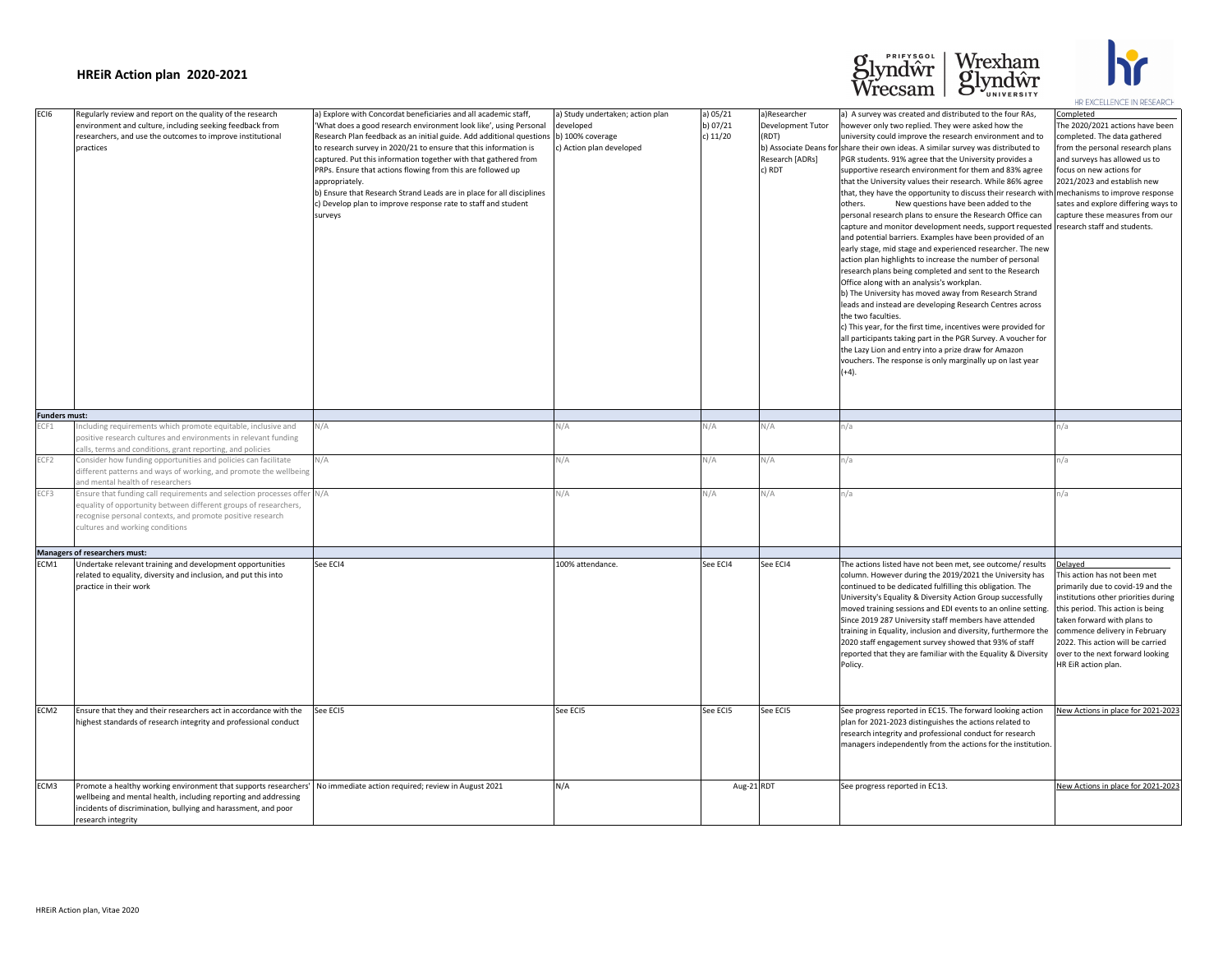| ECM4                     | Consider fully, in accordance with statutory rights and institutional<br>policies, flexible working requests and other appropriate<br>arrangements to support researchers                       | No immediate action required; review in August 2021                                                                                                                                                                                                                                                       | N/A                                                           | 01/08/2021;                             | <b>RDT</b>                  | The University's Flexible Working Policy and Application was $n/a$<br>reviewed in 2019 which includes a number of different<br>flexible working options that enable staff to<br>balance the needs of their work and home life effectively. A<br>wellbeing survey was circulated in April 2021 which included<br>questions relating to flexible working, however due to the<br>global pandemic the questions were predominately focussed<br>on remote working during covid-19. 90% agreed that they<br>had flexibility and control over their working hours whilst<br>working from home. No new actions have been added to the<br>2021-2023 action plan, but we plan to monitor this<br>obligation through both internal wellbeing surveys and the<br>CEDARS survey.                                                                                                                                                                                  |                                                                                                                                                                                                                                                                                                                                                                                 |
|--------------------------|-------------------------------------------------------------------------------------------------------------------------------------------------------------------------------------------------|-----------------------------------------------------------------------------------------------------------------------------------------------------------------------------------------------------------------------------------------------------------------------------------------------------------|---------------------------------------------------------------|-----------------------------------------|-----------------------------|------------------------------------------------------------------------------------------------------------------------------------------------------------------------------------------------------------------------------------------------------------------------------------------------------------------------------------------------------------------------------------------------------------------------------------------------------------------------------------------------------------------------------------------------------------------------------------------------------------------------------------------------------------------------------------------------------------------------------------------------------------------------------------------------------------------------------------------------------------------------------------------------------------------------------------------------------|---------------------------------------------------------------------------------------------------------------------------------------------------------------------------------------------------------------------------------------------------------------------------------------------------------------------------------------------------------------------------------|
| ECM5                     | Engage with opportunities to contribute to policy development<br>aimed at creating a more positive research environment and<br>culture within their institution                                 | a) Participate in Faculty Away days<br>b) Contribute to Staff Conference                                                                                                                                                                                                                                  | a) 100% attendance<br>b) 100% participation                   | a) 07/21;<br>b) $07/21$ ;               | a) ADRs<br>b) ADRs          | a) Due to covid-19 faculty away days have not taken place.<br>b) Two staff conferences took place in 2020-2021. The first,<br>Springboard, focused on 'Researching with Impact', and<br>wellbeing 'live, learn and work well'. The event saw a 49.5%<br>increase of attendance from academic staff and research<br>students. Overall 88% of attendees who completed the<br>feedback survey were satisfied with the content delivered at part in staff conference events.<br>this conference. Two of our GTAs contributed to the<br>Springboard staff conference.<br>The second<br>staff conference, Engage, was ran over two days and had a<br>total of 45 different sessions staff and postgraduate research<br>students could attend. Four of the session were delivered by<br>our Research Assistants.                                                                                                                                            | Carried Over<br>New Actions have been<br>established in the forwarding<br>looking plan, however our PGRs,<br>GTAs and RAs will continue to be<br>supported and encouraged to take                                                                                                                                                                                               |
| <b>Researchers must:</b> |                                                                                                                                                                                                 |                                                                                                                                                                                                                                                                                                           |                                                               |                                         |                             |                                                                                                                                                                                                                                                                                                                                                                                                                                                                                                                                                                                                                                                                                                                                                                                                                                                                                                                                                      |                                                                                                                                                                                                                                                                                                                                                                                 |
| ECR1                     | Actively contribute to the development and maintenance of a<br>supportive, fair and inclusive research culture and be a supportive<br>colleague, particularly to newer researchers and students | a) GTAs and RAs to be encouraged to take part in Open House for<br>Research<br>b) GTAs and RAs to be encouraged to take part in joint Faculty<br><b>Research Seminar Series</b><br>c) Include questions in the research survey about these events and<br>how useful the Concordat beneficiaries find them | a) 100% attendance<br>b) 100% attendance<br>c) Study complete | a) 07/21;<br>b) $07/21$ ;<br>c) $05/21$ | a) RDT<br>b) ADRs<br>c) RDT | a) Open House is a platform to share research and network<br>and is open to all staff and research students. The sessions<br>take place four times a year for one hour, and we hear 6<br>minute talks from staff and students alike, in an informal<br>setting. Over the 4 sessions in 2020-21 a total of 82<br>contributed or attended an open house for research session.<br>The new action plan proposes to increase this by 20% over<br>the next 2 years.<br>b) Faculty Research Seminars haven't taken place this year to have continuedly proven to be<br>covid-19.<br>C)<br>The 2020-21 survey results stated that over three-quarters of<br>the students (87%) agreed that the University provides a<br>good research skills training programme. Within the open<br>text questions one of the main positive results was that the<br>Researcher Development events that are mentioned most by<br>students are Open House for Research events. | <b>Carried Over</b><br>Whilst we recognise the these<br>actions have been completed,<br>except Faculty Research Seminar<br>Series events due to Covid-19,<br>these actions will continue to<br>appear in our forwarded looking<br>action plan. This is because they<br>successful initiatives to engage<br>researchers with a supportive and<br>inclusive research environment. |
| ECR2                     | Ensure they act in accordance with employer and funder policies<br>related to research integrity, and equality, diversity and inclusion                                                         | See ECI5                                                                                                                                                                                                                                                                                                  | See ECI5                                                      | See ECI5                                | See ECI5                    | See progress in ECI5                                                                                                                                                                                                                                                                                                                                                                                                                                                                                                                                                                                                                                                                                                                                                                                                                                                                                                                                 | New Actions in place for 2021-2023                                                                                                                                                                                                                                                                                                                                              |
| ECR3                     | Take positive action towards maintaining their wellbeing and<br>Imental health                                                                                                                  | No immediate action required; review in August 2021                                                                                                                                                                                                                                                       | N/A                                                           | 01/08/2021;                             | <b>RDT</b>                  | n/a                                                                                                                                                                                                                                                                                                                                                                                                                                                                                                                                                                                                                                                                                                                                                                                                                                                                                                                                                  | New Actions in place for 2021-2023                                                                                                                                                                                                                                                                                                                                              |
| ECR4                     | Use available mechanisms to report staff who fail to meet the<br>expected standards of behaviour, particularly in relation to<br>discrimination, harassment, bullying, and research misconduct  | No immediate action required; review in August 2021                                                                                                                                                                                                                                                       | N/A                                                           | 01/08/2021;                             | <b>RDT</b>                  | n/a                                                                                                                                                                                                                                                                                                                                                                                                                                                                                                                                                                                                                                                                                                                                                                                                                                                                                                                                                  | New Actions in place for 2021-2023                                                                                                                                                                                                                                                                                                                                              |





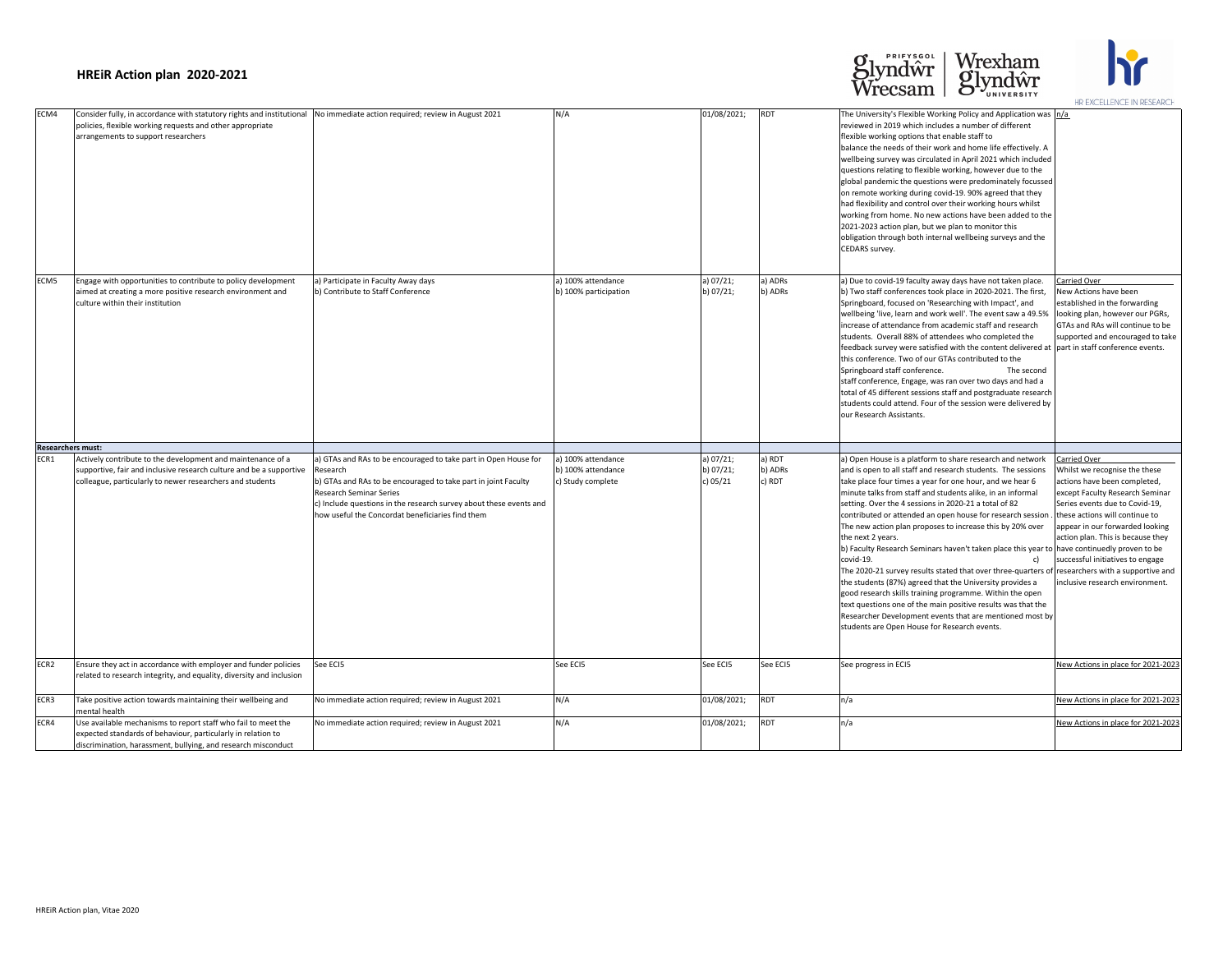| a) GTAs and RAs to participate in Faculty Away days<br>b) GTAs and RAs to contribute to Staff Conference                                                                                                   | a) 100% attendance<br>b) 100% participation | a) 07/21;<br>b) 07/21;        | a) ADRs<br>b) ADRs | a) Due to covid-19 faculty away days have not taken place.<br>b) Two staff conferences took place in 2020-2021. The first,<br>Springboard, focused on 'Researching with Impact', and<br>wellbeing 'live, learn and work well'. The event saw a 49.5%<br>increase of attendance from academic staff and research<br>students. Overall 88% of attendees who completed the<br>feedback survey were satisfied with the content delivered at part in staff conference events.<br>this conference. Two of our GTAs contributed to the<br>Springboard staff conference.<br>The second<br>staff conference, Engage, was ran over two days and had a<br>total of 45 different sessions staff and postgraduate research<br>students could attend. Four of the session were delivered by<br>our Research Assistants. | Carried Over<br>New Actions have been<br>established in the forwarding<br>looking plan, however our PGRs,<br>GTAs and RAs will continue to be<br>supported and encouraged to take                                                                                                                                        |
|------------------------------------------------------------------------------------------------------------------------------------------------------------------------------------------------------------|---------------------------------------------|-------------------------------|--------------------|-----------------------------------------------------------------------------------------------------------------------------------------------------------------------------------------------------------------------------------------------------------------------------------------------------------------------------------------------------------------------------------------------------------------------------------------------------------------------------------------------------------------------------------------------------------------------------------------------------------------------------------------------------------------------------------------------------------------------------------------------------------------------------------------------------------|--------------------------------------------------------------------------------------------------------------------------------------------------------------------------------------------------------------------------------------------------------------------------------------------------------------------------|
|                                                                                                                                                                                                            |                                             |                               |                    |                                                                                                                                                                                                                                                                                                                                                                                                                                                                                                                                                                                                                                                                                                                                                                                                           |                                                                                                                                                                                                                                                                                                                          |
| No immediate action required; review in August 2021                                                                                                                                                        | N/A                                         | 01/08/2021;                   | <b>RDT</b>         | The University's Recruitment and Selection policy was<br>reviewed in February 2020 along with a guidance document.<br>The Policy and associated guidance for the Recruitment and<br>Selection of Staff together provide a sound framework for<br>the achievement of excellence in all aspects of our<br>recruitment practice. The document now includes that when<br>recruiting for academic posts, adverts and person<br>specifications will default to<br>applicants possessing/working towards a PhD and teaching<br>qualification, to ensure we maintain and attract excellent<br>researchers. No new actions have been added to the 2021-<br>2023 action plan, but we plan to monitor this obligation<br>through the CEDARS survey.                                                                  | n/a                                                                                                                                                                                                                                                                                                                      |
| See ECI1; ECI2                                                                                                                                                                                             | See ECI1; ECI2                              | See ECI1; ECI2 See ECI1; ECI2 |                    | See progress in ECI1; ECI2                                                                                                                                                                                                                                                                                                                                                                                                                                                                                                                                                                                                                                                                                                                                                                                | New Actions in place for 2021-2023                                                                                                                                                                                                                                                                                       |
| a) Encourage take-up of Research Development Awards, and<br>opportunities to join a supervisory team as Advisor.<br>b) GTAs and RAs to be eligible to study for PGCert on same terms as<br>academic staff. | a) Monitor take-up<br>b) Monitor take-up    | a) 07/21;<br>b) $07/21$ ;     | a) RDT<br>b) RDT   | a) No research development awards were given out in the<br>last year, primarily due to Covid-19 restrictions, however<br>funds are available and in place for the next year. Actions are completed and will continue to be<br>in place to increase interest and engagement with these<br>development opportunities. Encouraging individuals to be<br>advisors on supervisory terms has not happened due to our<br>research degree awarding institution Chester regulating the<br>rules on PGR supervisors. Instead we have focussed on<br>possible new supervisors observing PGR meetings.<br>b) The GTA contract was reviewed and now includes access<br>to PGCert on the same terms as academic staff.                                                                                                  | Completed<br>The two actions in place have been<br>normal practice at the University.<br>No new actions have been<br>considered in the new forward<br>looking plan, however we still plan<br>to monitor this through obligation<br>through surveys and monitoring<br>take-up which will guide any future<br>initiatives. |
| No immediate action required; review in August 2021                                                                                                                                                        | N/A                                         | 01/08/2021;                   | <b>RDT</b>         | New Actions specifically around researcher managers has<br>been added to the new 2021-2023 action plan.                                                                                                                                                                                                                                                                                                                                                                                                                                                                                                                                                                                                                                                                                                   | New Actions in place for 2021-2023                                                                                                                                                                                                                                                                                       |
| No immediate action required; review in August 2021                                                                                                                                                        | N/A                                         | 01/08/2021;                   | <b>RDT</b>         | n/a                                                                                                                                                                                                                                                                                                                                                                                                                                                                                                                                                                                                                                                                                                                                                                                                       | n/a                                                                                                                                                                                                                                                                                                                      |
| No immediate action required; review in August 2021                                                                                                                                                        | N/A                                         | 01/08/2021;                   | <b>RDT</b>         | n/a                                                                                                                                                                                                                                                                                                                                                                                                                                                                                                                                                                                                                                                                                                                                                                                                       | n/a                                                                                                                                                                                                                                                                                                                      |
| See ECM5; ECR5                                                                                                                                                                                             | See ECM5; ECR5                              | See ECM5;<br>ECR5             | See ECM5; ECR5     | See progress in ECM5                                                                                                                                                                                                                                                                                                                                                                                                                                                                                                                                                                                                                                                                                                                                                                                      | New Actions in place for 2021-2023                                                                                                                                                                                                                                                                                       |
| N/A                                                                                                                                                                                                        | N/A                                         | N/A                           | N/A                | n/a                                                                                                                                                                                                                                                                                                                                                                                                                                                                                                                                                                                                                                                                                                                                                                                                       | n/a                                                                                                                                                                                                                                                                                                                      |
| N/A                                                                                                                                                                                                        | N/A                                         | N/A                           | N/A                | n/a                                                                                                                                                                                                                                                                                                                                                                                                                                                                                                                                                                                                                                                                                                                                                                                                       | n/a                                                                                                                                                                                                                                                                                                                      |

| ECR5                                           | Consider opportunities to contribute to policy development aimed<br>at creating a more positive research environment and culture<br>within their institution                                                                                                | a) GTAs and RAs to participate in Faculty Away days<br>b) GTAs and RAs to contribute to Staff Conference                                       | a) 100% attendance<br>b) 100% participation | a) $07/21$ ;<br>b) 07/21;     | a) ADRs<br>b) ADRs | a) Due to covid-19 faculty away days have not taken place.<br>b) Two staff conferences took place in 2020-2021. The first,<br>Springboard, focused on 'Researching with Impact', and<br>wellbeing 'live, learn and work well'. The event saw a 49.5%  look<br>increase of attendance from academic staff and research<br>students. Overall 88% of attendees who completed the<br>feedback survey were satisfied with the content delivered at part<br>this conference. Two of our GTAs contributed to the<br>Springboard staff conference.<br>The second<br>staff conference, Engage, was ran over two days and had a<br>total of 45 different sessions staff and postgraduate research<br>students could attend. Four of the session were delivered by<br>our Research Assistants. | Carı<br>Nev<br>esta<br><b>GTA</b><br>sup                              |
|------------------------------------------------|-------------------------------------------------------------------------------------------------------------------------------------------------------------------------------------------------------------------------------------------------------------|------------------------------------------------------------------------------------------------------------------------------------------------|---------------------------------------------|-------------------------------|--------------------|-------------------------------------------------------------------------------------------------------------------------------------------------------------------------------------------------------------------------------------------------------------------------------------------------------------------------------------------------------------------------------------------------------------------------------------------------------------------------------------------------------------------------------------------------------------------------------------------------------------------------------------------------------------------------------------------------------------------------------------------------------------------------------------|-----------------------------------------------------------------------|
| <b>Employment</b><br><b>Institutions must:</b> |                                                                                                                                                                                                                                                             |                                                                                                                                                |                                             |                               |                    |                                                                                                                                                                                                                                                                                                                                                                                                                                                                                                                                                                                                                                                                                                                                                                                     |                                                                       |
| E <sub>11</sub>                                | Ensure open, transparent and merit-based recruitment, which<br>attracts excellent researchers, using fair and inclusive selection and<br>appointment practices                                                                                              | No immediate action required; review in August 2021                                                                                            | N/A                                         | 01/08/2021;                   | <b>RDT</b>         | The University's Recruitment and Selection policy was<br>reviewed in February 2020 along with a guidance document.<br>The Policy and associated guidance for the Recruitment and<br>Selection of Staff together provide a sound framework for<br>the achievement of excellence in all aspects of our<br>recruitment practice. The document now includes that when<br>recruiting for academic posts, adverts and person<br>specifications will default to<br>applicants possessing/working towards a PhD and teaching<br>qualification, to ensure we maintain and attract excellent<br>researchers. No new actions have been added to the 2021-<br>2023 action plan, but we plan to monitor this obligation<br>through the CEDARS survey.                                            | n/a                                                                   |
| EI <sub>2</sub>                                | Provide an effective induction, ensuring that researchers are<br>integrated into the community and are aware of policies and<br>practices relevant to their position                                                                                        | See ECI1; ECI2                                                                                                                                 | See ECI1; ECI2                              | See ECI1; ECI2 See ECI1; ECI2 |                    | See progress in ECI1; ECI2                                                                                                                                                                                                                                                                                                                                                                                                                                                                                                                                                                                                                                                                                                                                                          | <u>Nev</u>                                                            |
| EI3                                            | Provide clear and transparent merit-based recognition, reward and a) Encourage take-up of Research Development Awards, and<br>promotion pathways that recognise the full range of researchers'<br>contributions and the diversity of personal circumstances | opportunities to join a supervisory team as Advisor.<br>b) GTAs and RAs to be eligible to study for PGCert on same terms as<br>academic staff. | a) Monitor take-up<br>b) Monitor take-up    | a) $07/21$ ;<br>b) 07/21;     | a) RDT<br>b) RDT   | a) No research development awards were given out in the<br>last year, primarily due to Covid-19 restrictions, however<br>funds are available and in place for the next year. Actions are com<br>in place to increase interest and engagement with these<br>development opportunities. Encouraging individuals to be<br>advisors on supervisory terms has not happened due to our<br>research degree awarding institution Chester regulating the  look<br>rules on PGR supervisors. Instead we have focussed on<br>possible new supervisors observing PGR meetings.<br>b) The GTA contract was reviewed and now includes access<br>to PGCert on the same terms as academic staff.                                                                                                    | Con<br>The<br>nori<br>No i<br>Icon:<br>to n<br> thrc<br>take<br>initi |
| E14                                            | Provide effective line and project management training<br>opportunities for managers of researchers, heads of department<br>and equivalent                                                                                                                  | No immediate action required; review in August 2021                                                                                            | N/A                                         | 01/08/2021;                   | <b>RDT</b>         | New Actions specifically around researcher managers has<br>been added to the new 2021-2023 action plan.                                                                                                                                                                                                                                                                                                                                                                                                                                                                                                                                                                                                                                                                             | <b>Nev</b>                                                            |
| E <sub>15</sub>                                | Ensure that excellent people management is championed<br>throughout the organisation and embedded in institutional culture,<br>through annual appraisals, transparent promotion criteria, and<br>workload allocation                                        | No immediate action required; review in August 2021                                                                                            | N/A                                         | 01/08/2021;                   | <b>RDT</b>         | n/a                                                                                                                                                                                                                                                                                                                                                                                                                                                                                                                                                                                                                                                                                                                                                                                 | n/a                                                                   |
| EI6                                            | Seek to improve job security for researchers, for example through<br>more effective redeployment processes and greater use of open-<br>ended contracts, and report on progress                                                                              | No immediate action required; review in August 2021                                                                                            | N/A                                         | 01/08/2021;                   | <b>RDT</b>         | n/a                                                                                                                                                                                                                                                                                                                                                                                                                                                                                                                                                                                                                                                                                                                                                                                 | n/a                                                                   |
| EI7                                            | Consider researchers and their managers as key stakeholders<br>within the institution and provide them with formal opportunities<br>to engage with relevant organisational policy and decision-making                                                       | See ECM5; ECR5                                                                                                                                 | See ECM5; ECR5                              | See ECM5;<br>ECR5             | See ECM5; ECR5     | See progress in ECM5                                                                                                                                                                                                                                                                                                                                                                                                                                                                                                                                                                                                                                                                                                                                                                | <u>Nev</u>                                                            |
| <b>Funders must:</b>                           |                                                                                                                                                                                                                                                             |                                                                                                                                                |                                             |                               |                    |                                                                                                                                                                                                                                                                                                                                                                                                                                                                                                                                                                                                                                                                                                                                                                                     |                                                                       |
| EF1                                            | Include requirements which support the improvement of working $N/A$<br>conditions for researchers, in relevant funding calls, terms and<br>conditions, grant reporting, and policies                                                                        |                                                                                                                                                | N/A                                         | N/A                           | N/A                | n/a                                                                                                                                                                                                                                                                                                                                                                                                                                                                                                                                                                                                                                                                                                                                                                                 | n/a                                                                   |
| EF2                                            | Review the impact of relevant funding call requirements on<br>researchers' employment, particularly in relation to career<br>progression and lack of job security                                                                                           | N/A                                                                                                                                            | N/A                                         | N/A                           | N/A                | n/a                                                                                                                                                                                                                                                                                                                                                                                                                                                                                                                                                                                                                                                                                                                                                                                 | n/a                                                                   |
|                                                |                                                                                                                                                                                                                                                             |                                                                                                                                                |                                             |                               |                    |                                                                                                                                                                                                                                                                                                                                                                                                                                                                                                                                                                                                                                                                                                                                                                                     |                                                                       |





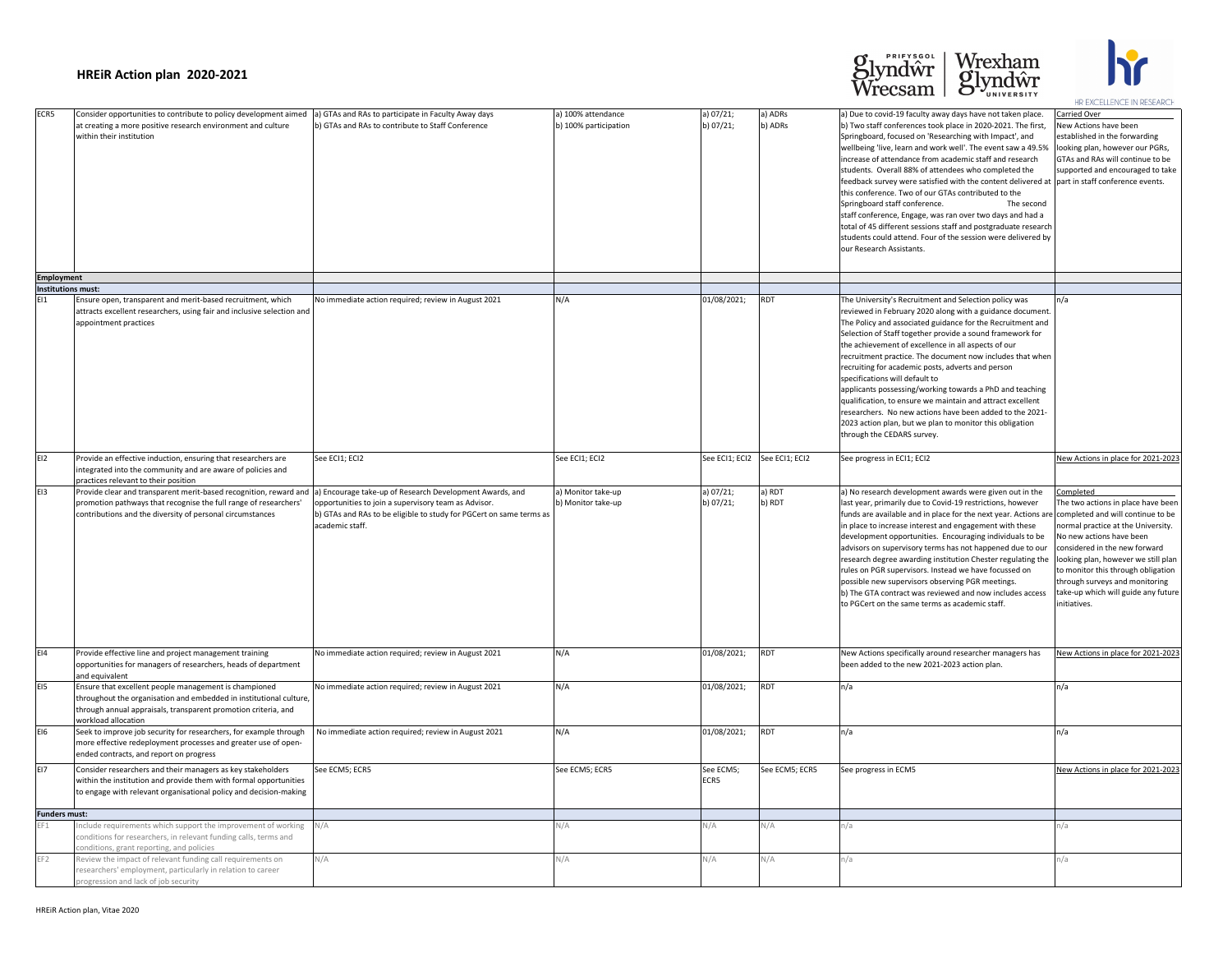| EF3                      | Support institutions to develop policies and frameworks to<br>promote sustainable employment arrangements and enhance job                                                                                                                                              | N/A                                                                                                                                                         | N/A             | V/А         | N/A        |                                                                                                                                                                                                                                                                                                                                                                                                                                                                                                                                                                                                                                                                                                                                                                                                                                                                                                                                                                     |                                                                                                                                                                                                                                               |
|--------------------------|------------------------------------------------------------------------------------------------------------------------------------------------------------------------------------------------------------------------------------------------------------------------|-------------------------------------------------------------------------------------------------------------------------------------------------------------|-----------------|-------------|------------|---------------------------------------------------------------------------------------------------------------------------------------------------------------------------------------------------------------------------------------------------------------------------------------------------------------------------------------------------------------------------------------------------------------------------------------------------------------------------------------------------------------------------------------------------------------------------------------------------------------------------------------------------------------------------------------------------------------------------------------------------------------------------------------------------------------------------------------------------------------------------------------------------------------------------------------------------------------------|-----------------------------------------------------------------------------------------------------------------------------------------------------------------------------------------------------------------------------------------------|
|                          | security, and provide opportunities for career progression                                                                                                                                                                                                             |                                                                                                                                                             |                 |             |            |                                                                                                                                                                                                                                                                                                                                                                                                                                                                                                                                                                                                                                                                                                                                                                                                                                                                                                                                                                     |                                                                                                                                                                                                                                               |
| EF4                      | Consider the balance of their relevant funding streams in providing N/A<br>access to research funding and its impact at all career levels                                                                                                                              |                                                                                                                                                             | N/A             | N/A         | N/A        |                                                                                                                                                                                                                                                                                                                                                                                                                                                                                                                                                                                                                                                                                                                                                                                                                                                                                                                                                                     |                                                                                                                                                                                                                                               |
|                          | Managers of researchers must:                                                                                                                                                                                                                                          |                                                                                                                                                             |                 |             |            |                                                                                                                                                                                                                                                                                                                                                                                                                                                                                                                                                                                                                                                                                                                                                                                                                                                                                                                                                                     |                                                                                                                                                                                                                                               |
| EM1                      | Undertake relevant training and development opportunities so that No immediate action required; review in August 2021.<br>they can manage researchers effectively and fulfil their duty of care                                                                        |                                                                                                                                                             | N/A             | 01/08/2021; | <b>RDT</b> | n/a                                                                                                                                                                                                                                                                                                                                                                                                                                                                                                                                                                                                                                                                                                                                                                                                                                                                                                                                                                 | New Actions in place for 2021-2023                                                                                                                                                                                                            |
| EM <sub>2</sub>          | Familiarise themselves, and work in accordance with, relevant<br>employment legislation and codes of practice, institutional policies,<br>and the terms and conditions of grant funding                                                                                | No immediate action required; review in August 2021                                                                                                         | N/A             | 01/08/2021; | <b>RDT</b> | n/a                                                                                                                                                                                                                                                                                                                                                                                                                                                                                                                                                                                                                                                                                                                                                                                                                                                                                                                                                                 | New Actions in place for 2021-2023                                                                                                                                                                                                            |
| EM3                      | Commit to, and evidence, the inclusive, equitable and transparent<br>recruitment, promotion and reward of researchers                                                                                                                                                  | No immediate action required; review in August 2021                                                                                                         | N/A             | 01/08/2021; | <b>RDT</b> | n/a                                                                                                                                                                                                                                                                                                                                                                                                                                                                                                                                                                                                                                                                                                                                                                                                                                                                                                                                                                 | n/a                                                                                                                                                                                                                                           |
| EM4                      | Actively engage in regular constructive performance management<br>with their researchers                                                                                                                                                                               | No immediate action required; review in August 2021.                                                                                                        | N/A             | 01/08/2021; | <b>RDT</b> | n/a                                                                                                                                                                                                                                                                                                                                                                                                                                                                                                                                                                                                                                                                                                                                                                                                                                                                                                                                                                 | n/a                                                                                                                                                                                                                                           |
| EM <sub>5</sub>          | Engage with opportunities to contribute to relevant policy<br>development within their institution                                                                                                                                                                     | See ECM5                                                                                                                                                    | See ECM5        | See ECM5    | See ECM5   | See progress in ECM5                                                                                                                                                                                                                                                                                                                                                                                                                                                                                                                                                                                                                                                                                                                                                                                                                                                                                                                                                | New Actions in place for 2021-2023                                                                                                                                                                                                            |
| <b>Researchers must:</b> |                                                                                                                                                                                                                                                                        |                                                                                                                                                             |                 |             |            |                                                                                                                                                                                                                                                                                                                                                                                                                                                                                                                                                                                                                                                                                                                                                                                                                                                                                                                                                                     |                                                                                                                                                                                                                                               |
| ER1                      | Ensure that they work in accordance with, institutional policies,<br>procedures and employment legislation, as well as the<br>requirements of their funder                                                                                                             | No immediate action required; review in August 2021                                                                                                         | N/A             | 01/08/2021; | <b>RDT</b> | ln/a                                                                                                                                                                                                                                                                                                                                                                                                                                                                                                                                                                                                                                                                                                                                                                                                                                                                                                                                                                | New Actions in place for 2021-2023                                                                                                                                                                                                            |
| ER <sub>2</sub>          | Understand their reporting obligations and responsibilities                                                                                                                                                                                                            | No immediate action required; review in August 2021                                                                                                         | N/A             | 01/08/2021; | <b>RDT</b> | n/a                                                                                                                                                                                                                                                                                                                                                                                                                                                                                                                                                                                                                                                                                                                                                                                                                                                                                                                                                                 | New Actions in place for 2021-2023                                                                                                                                                                                                            |
| ER3                      | Positively engage with performance management discussions and<br>reviews with their managers                                                                                                                                                                           | No immediate action required; review in August 2021                                                                                                         | N/A             | 01/08/2021; | RDT        | The University is committed to reviewing performance and $\vert n/a \vert$<br>developing its staff to enable them to meet their full<br>potential and make a valued contribution to the University's<br>vision, mission and to the University as a whole. The<br>Performance & Development Review Scheme is a process for<br>enhancing individual and organisational performance. The<br>last WGU staff Survey reordered that 95% of staff participant<br>in the annual review scheme, a 25% increase from 2016. No<br>new actions are in place for this obligation for 2021-2023,<br>however results from the CEDARS survey WGU staff survey<br>and PGR survey will be monitored.                                                                                                                                                                                                                                                                                  |                                                                                                                                                                                                                                               |
| ER4                      | Recognise and act on their role as key stakeholders within their<br>institution and the wider academic community                                                                                                                                                       | See ECR1                                                                                                                                                    | See ECR1        | See ECR1    | See ECR1   | See progress in ECR1                                                                                                                                                                                                                                                                                                                                                                                                                                                                                                                                                                                                                                                                                                                                                                                                                                                                                                                                                | New Actions in place for 2021-2023                                                                                                                                                                                                            |
|                          | <b>Professional and Career Development</b>                                                                                                                                                                                                                             |                                                                                                                                                             |                 |             |            |                                                                                                                                                                                                                                                                                                                                                                                                                                                                                                                                                                                                                                                                                                                                                                                                                                                                                                                                                                     |                                                                                                                                                                                                                                               |
| Institutions must:       |                                                                                                                                                                                                                                                                        |                                                                                                                                                             |                 |             |            |                                                                                                                                                                                                                                                                                                                                                                                                                                                                                                                                                                                                                                                                                                                                                                                                                                                                                                                                                                     |                                                                                                                                                                                                                                               |
| PCD <sub>1</sub>         | Provide opportunities, structured support, encouragement and<br>time for researchers to engage in a minimum of 10 days<br>professional development pro rata per year, recognising that<br>researchers will pursue careers across a wide range of employment<br>sectors | Ensure that this is adopted as University policy endorsed by VCET<br>and communicate to researchers and their managers, for inclusion<br>in PDR discussions | Policy in place | $Mar-21$ HR |            | PDR guidance documentation includes relevant sections for<br>managers to discuss and agree development and training<br>needs. The document includes the variety of learning and<br>development types and sources, including the completion<br>and engagement with the Personal Research Plans. The<br>Workload Allocation Model dedicates a section to record<br>annual training and development time, guidance on<br>completing this section has been produced to ensure WAM<br>reviewers discuss this. New members of staff are provided<br>with a higher workload allocation for training and<br>development. The latest results from the staff engagement<br>survey indicate that 91% of staff agree that their individual<br>training needs are discussed. The new action plan has<br>included a number of new actions to increase<br>communication and engagement with training and<br>professional development available for staff and research<br>students. | Completed<br>This specific action has been<br>completed, however we have<br>made a number of new initiatives<br>in our 2021/2023 action plan to<br>further meet the obligations on<br>supporting and encouraging<br>professional development. |
| PCDI2                    | Provide training, structured support, and time for managers to<br>engage in meaningful career development reviews with their<br>researchers                                                                                                                            | No immediate action required; review in August 2021                                                                                                         | N/A             | 01/08/2021; | RDT        | The University is committed to reviewing performance and<br>developing its staff to enable them to meet their full<br>potential. Training and guidance is in place for all members<br>of staff completing career development reviews. New<br>actions and success measures have been added to the 2021-<br>2023 to guide managers specifically on researchers training<br>needs and development.                                                                                                                                                                                                                                                                                                                                                                                                                                                                                                                                                                     | New Actions in place for 2021-2023                                                                                                                                                                                                            |
| PCD <sub>13</sub>        | Ensure that researchers have access to professional advice on                                                                                                                                                                                                          | No immediate action required; review in August 2021                                                                                                         | N/A             | 01/08/2021; | <b>RDT</b> | ln/a                                                                                                                                                                                                                                                                                                                                                                                                                                                                                                                                                                                                                                                                                                                                                                                                                                                                                                                                                                | n/a                                                                                                                                                                                                                                           |
|                          | career management, across a breadth of careers                                                                                                                                                                                                                         |                                                                                                                                                             |                 |             |            |                                                                                                                                                                                                                                                                                                                                                                                                                                                                                                                                                                                                                                                                                                                                                                                                                                                                                                                                                                     |                                                                                                                                                                                                                                               |